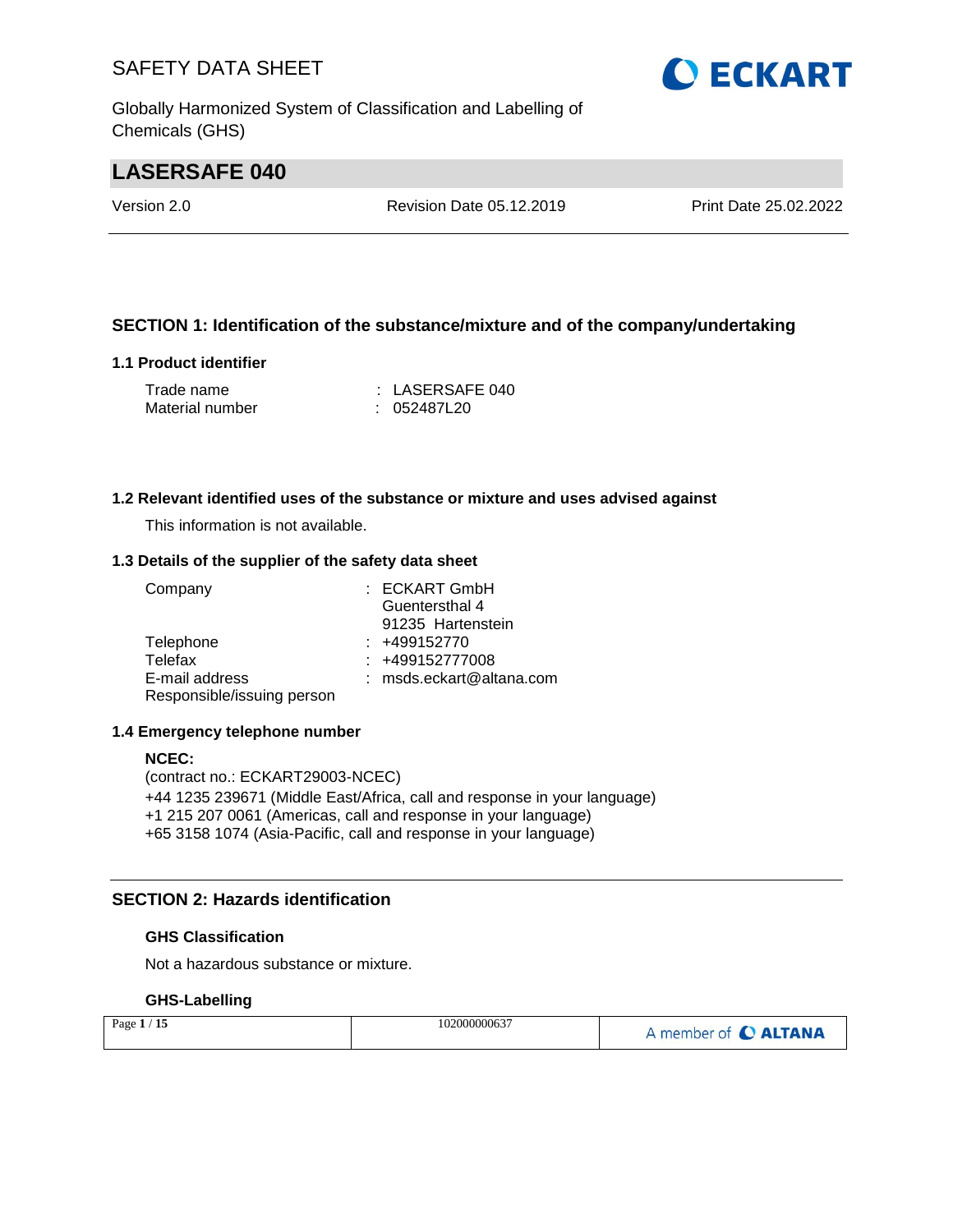Globally Harmonized System of Classification and Labelling of Chemicals (GHS)



## **LASERSAFE 040**

Version 2.0 Revision Date 05.12.2019 Print Date 25.02.2022

Not a hazardous substance or mixture.

#### **Hazardous components which must be listed on the label**

#### **SECTION 3: Composition/information on ingredients**

Substance name : lsafe 042

Substance No. **:** :

#### **Hazardous components**

| Chemical name                 | CAS-No.<br>EINECS-No.  | Classification and<br>labelling | Concentration[%] |
|-------------------------------|------------------------|---------------------------------|------------------|
| aluminium powder (stabilised) | 7429-90-5<br>231-072-3 | Flam. Sol.;1;H228               | $30 - 60$        |

For the full text of the H-Statements mentioned in this Section, see Section 16.

#### **SECTION 4: First aid measures**

#### **4.1 Description of first aid measures**

| Page 2 / 15             | 102000000637                                                                                                       | A member of <b>C ALTANA</b> |  |
|-------------------------|--------------------------------------------------------------------------------------------------------------------|-----------------------------|--|
| In case of eye contact  | : Remove contact lenses.<br>If eye irritation persists, consult a specialist.                                      |                             |  |
| In case of skin contact | : Wash off immediately with soap and plenty of water.                                                              |                             |  |
| If inhaled              | : If unconscious, place in recovery position and seek medical<br>advice.<br>If symptoms persist, call a physician. |                             |  |
|                         | No hazards which require special first aid measures.                                                               |                             |  |
| General advice          | $\pm$ Move the victim to fresh air.                                                                                |                             |  |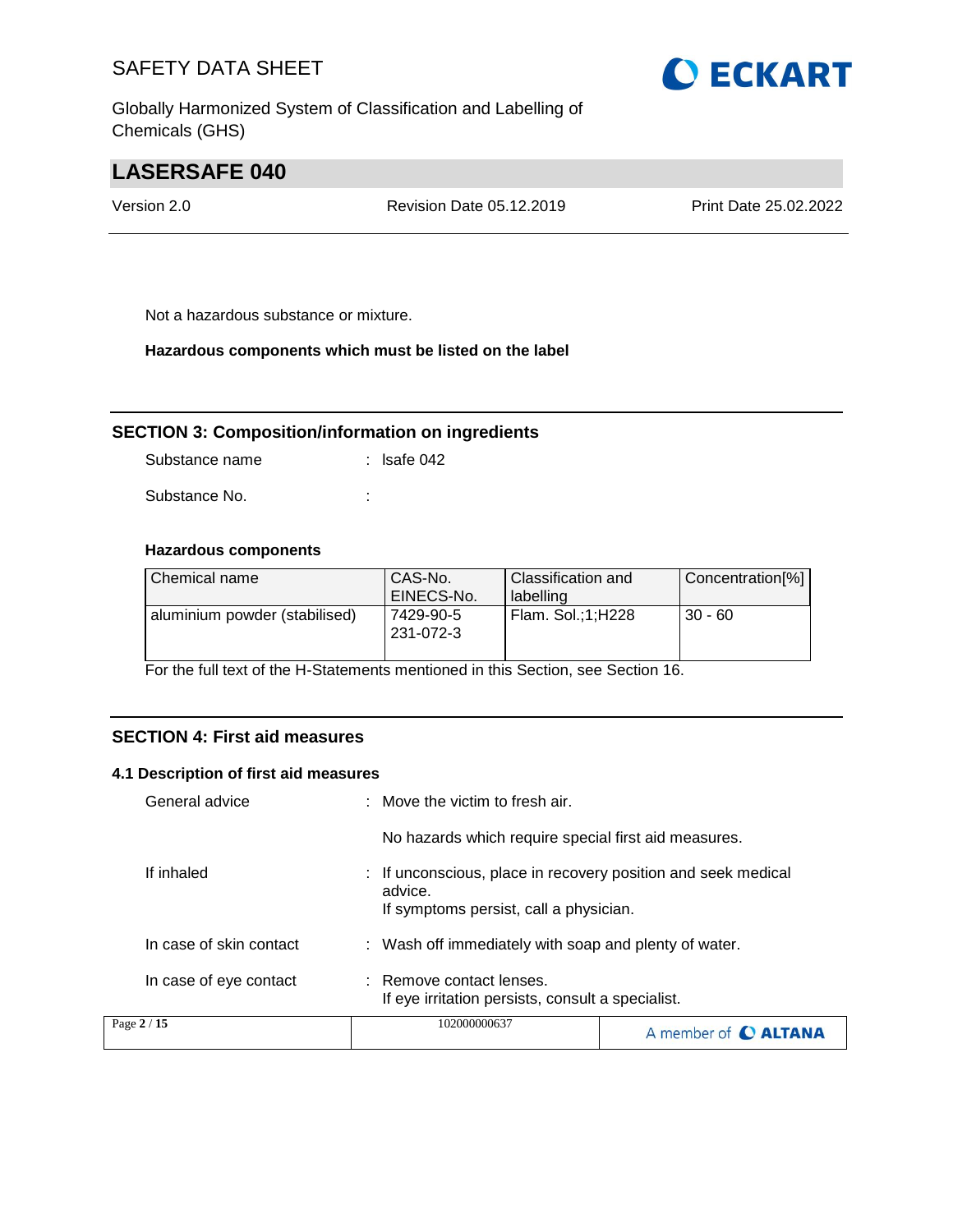Globally Harmonized System of Classification and Labelling of Chemicals (GHS)



## **LASERSAFE 040**

| Version 2.0  | Revision Date 05.12.2019        | Print Date 25.02.2022 |
|--------------|---------------------------------|-----------------------|
|              |                                 |                       |
|              |                                 |                       |
| If swallowed | : Keep respiratory tract clear. |                       |

Do not give milk or alcoholic beverages. Never give anything by mouth to an unconscious person. If symptoms persist, call a physician.

#### **4.2 Most important symptoms and effects, both acute and delayed**

This information is not available.

#### **4.3 Indication of any immediate medical attention and special treatment needed**

This information is not available.

#### **SECTION 5: Firefighting measures**

#### **5.1 Extinguishing media**

| Suitable extinguishing media                              | : Dry sand, Special powder against metal fire                         |
|-----------------------------------------------------------|-----------------------------------------------------------------------|
| Unsuitable extinguishing<br>media                         | : ABC powder, Carbon dioxide (CO2), Water, Foam                       |
| 5.2 Special hazards arising from the substance or mixture |                                                                       |
| Specific hazards during<br>firefighting                   | : Contact with water liberates extremely flammable gas<br>(hydrogen). |

#### **5.3 Advice for firefighters**

| Special protective equipment<br>for firefighters | : Wear self-contained breathing apparatus for firefighting if<br>necessary.                                                                            |
|--------------------------------------------------|--------------------------------------------------------------------------------------------------------------------------------------------------------|
| Further information                              | : Standard procedure for chemical fires. Use extinguishing<br>measures that are appropriate to local circumstances and the<br>surrounding environment. |

| Page $3/15$ | 102000000637 | A member of <b>C ALTANA</b> |
|-------------|--------------|-----------------------------|
|-------------|--------------|-----------------------------|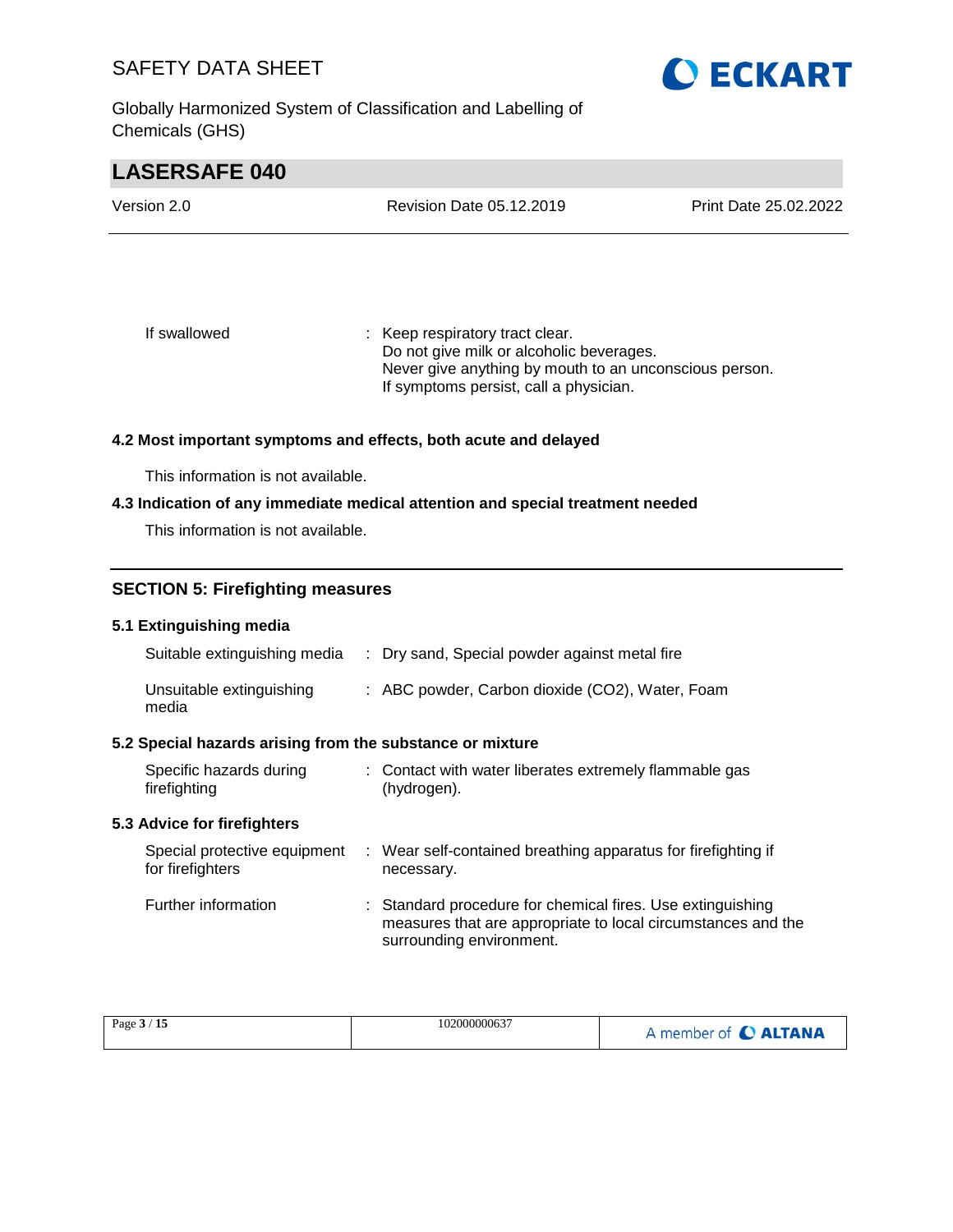Globally Harmonized System of Classification and Labelling of Chemicals (GHS)



## **LASERSAFE 040**

Version 2.0 Revision Date 05.12.2019 Print Date 25.02.2022

#### **SECTION 6: Accidental release measures**

#### **6.1 Personal precautions, protective equipment and emergency procedures**

| Personal precautions | : Use personal protective equipment.<br>Evacuate personnel to safe areas. |
|----------------------|---------------------------------------------------------------------------|
|                      | Avoid dust formation.                                                     |

#### **6.2 Environmental precautions**

This information is not available.

#### **6.3 Methods and materials for containment and cleaning up**

| Methods for cleaning up       | : Use mechanical handling equipment.                                                                                                                         |
|-------------------------------|--------------------------------------------------------------------------------------------------------------------------------------------------------------|
|                               | Pick up and arrange disposal without creating dust.<br>Sweep up and shovel.<br>Do not flush with water.<br>Keep in suitable, closed containers for disposal. |
| A Reference to other cections |                                                                                                                                                              |

#### **6.4 Reference to other sections**

For personal protection see section 8.

#### **SECTION 7: Handling and storage**

#### **7.1 Precautions for safe handling**

| Advice on safe handling                            | : Avoid creating dust. Routine housekeeping should be<br>instituted to ensure that dusts do not accumulate on surfaces.<br>Store away from heat. |                      |
|----------------------------------------------------|--------------------------------------------------------------------------------------------------------------------------------------------------|----------------------|
|                                                    | For personal protection see section 8. Smoking, eating and<br>drinking should be prohibited in the application area.                             |                      |
| Advice on protection against<br>fire and explosion | : Provide appropriate exhaust ventilation at places where dust<br>is formed.                                                                     |                      |
| Page 4 / 15                                        | 102000000637                                                                                                                                     | A member of C ALTANA |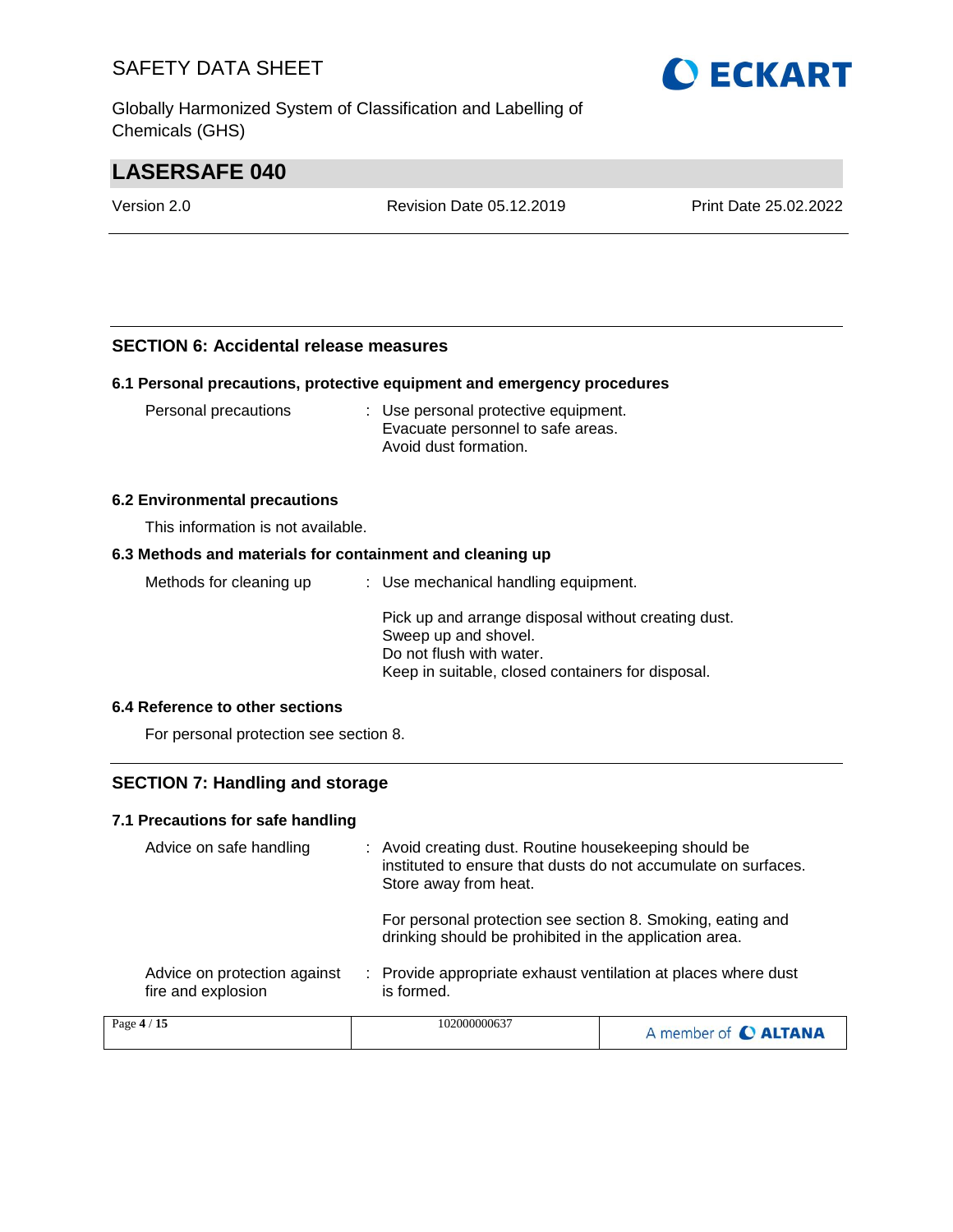Globally Harmonized System of Classification and Labelling of Chemicals (GHS)



## **LASERSAFE 040** Version 2.0 Revision Date 05.12.2019 Print Date 25.02.2022 Hygiene measures : General industrial hygiene practice. **7.2 Conditions for safe storage, including any incompatibilities** Requirements for storage areas and containers : Store in original container. Keep containers tightly closed in a cool, well-ventilated place. Keep away from sources of ignition - No smoking. Keep container closed when not in use. Electrical installations / working materials must comply with the technological safety standards. Further information on storage conditions : Protect from humidity and water. Advice on common storage : Do not store near acids. Do not store together with oxidizing and self-igniting products. Never allow product to get in contact with water during storage. Keep away from oxidizing

Other data : No decomposition if stored and applied as directed.

agents and strongly acid or alkaline materials.

#### **SECTION 8: Exposure controls/personal protection**

#### **8.1 Control parameters**

**7.3 Specific end use(s)**

This information is not available.

#### **Germany:**

| Page 5 / 15 |                                     |           | 102000000637                        |                       | A member of C ALTANA |              |  |
|-------------|-------------------------------------|-----------|-------------------------------------|-----------------------|----------------------|--------------|--|
|             | aluminium<br>powder<br>(stabilised) | 7429-90-5 | AGW (Inhalable<br>fraction)         | $10 \text{ mg/m}$     | 2014-04-02           | DE TRGS 900  |  |
|             | Components                          | CAS-No.   | Value type<br>(Form of<br>exposure) | Control<br>parameters | Update               | <b>Basis</b> |  |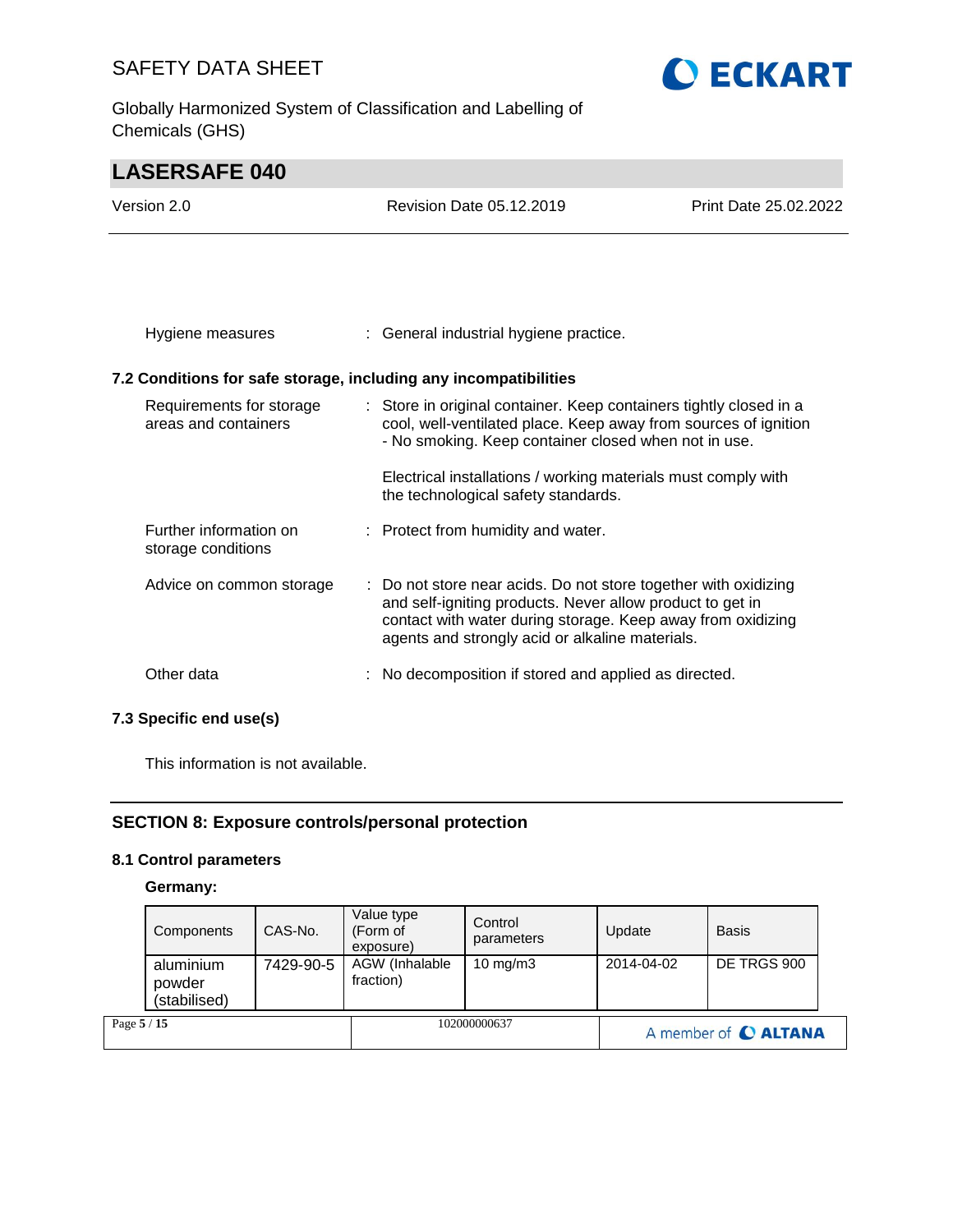

Globally Harmonized System of Classification and Labelling of Chemicals (GHS)

## **LASERSAFE 040**

Version 2.0 Revision Date 05.12.2019 Print Date 25.02.2022

| Peak-limit: excursion<br>factor (category) |           | 2; (II)                                                                                                                                              |                         |            |             |  |
|--------------------------------------------|-----------|------------------------------------------------------------------------------------------------------------------------------------------------------|-------------------------|------------|-------------|--|
| Further information                        |           | Commission for dangerous substances Senate commission for the<br>review of compounds at the work place dangerous for the health<br>(MAK-commission). |                         |            |             |  |
| aluminium<br>powder<br>(stabilised)        | 7429-90-5 | AGW (Alveolate<br>fraction)                                                                                                                          | $1,25 \,\mathrm{mq/m3}$ | 2014-04-02 | DE TRGS 900 |  |
| Peak-limit: excursion<br>factor (category) |           | 2; (II)                                                                                                                                              |                         |            |             |  |
| Further information                        |           | Commission for dangerous substances Senate commission for the<br>review of compounds at the work place dangerous for the health<br>(MAK-commission). |                         |            |             |  |

#### **United States of America (USA):**

| Components                          | CAS-No.   | Value type<br>(Form of<br>exposure) | Control<br>parameters                  | Update     | Basis                       |
|-------------------------------------|-----------|-------------------------------------|----------------------------------------|------------|-----------------------------|
| aluminium<br>powder<br>(stabilised) | 7429-90-5 | TWA (total dust)                    | 50 Million particles<br>per cubic foot | 2012-07-01 |                             |
| aluminium<br>powder<br>(stabilised) | 7429-90-5 | <b>TWA</b><br>(Respirable)          | $5$ mg/m $3$                           | 2013-10-08 |                             |
| aluminium<br>powder<br>(stabilised) | 7429-90-5 | TWA (total dust)                    | 15 mg/m3                               | 2012-07-01 |                             |
| aluminium<br>powder<br>(stabilised) | 7429-90-5 | TWA (total)                         | 10 mg/m3                               | 2013-10-08 |                             |
| aluminium<br>powder<br>(stabilised) | 7429-90-5 | TWA (respirable<br>fraction)        | $5$ mg/m $3$                           | 2012-07-01 |                             |
| aluminium<br>powder<br>(stabilised) | 7429-90-5 | TWA (respirable<br>fraction)        | 15 Million particles<br>per cubic foot | 2012-07-01 |                             |
| aluminium                           | 7429-90-5 | PEL (Total dust)                    | 10 mg/m3                               | 2014-11-26 |                             |
| Page 6 / 15                         |           |                                     | 102000000637                           |            | A member of <b>C ALTANA</b> |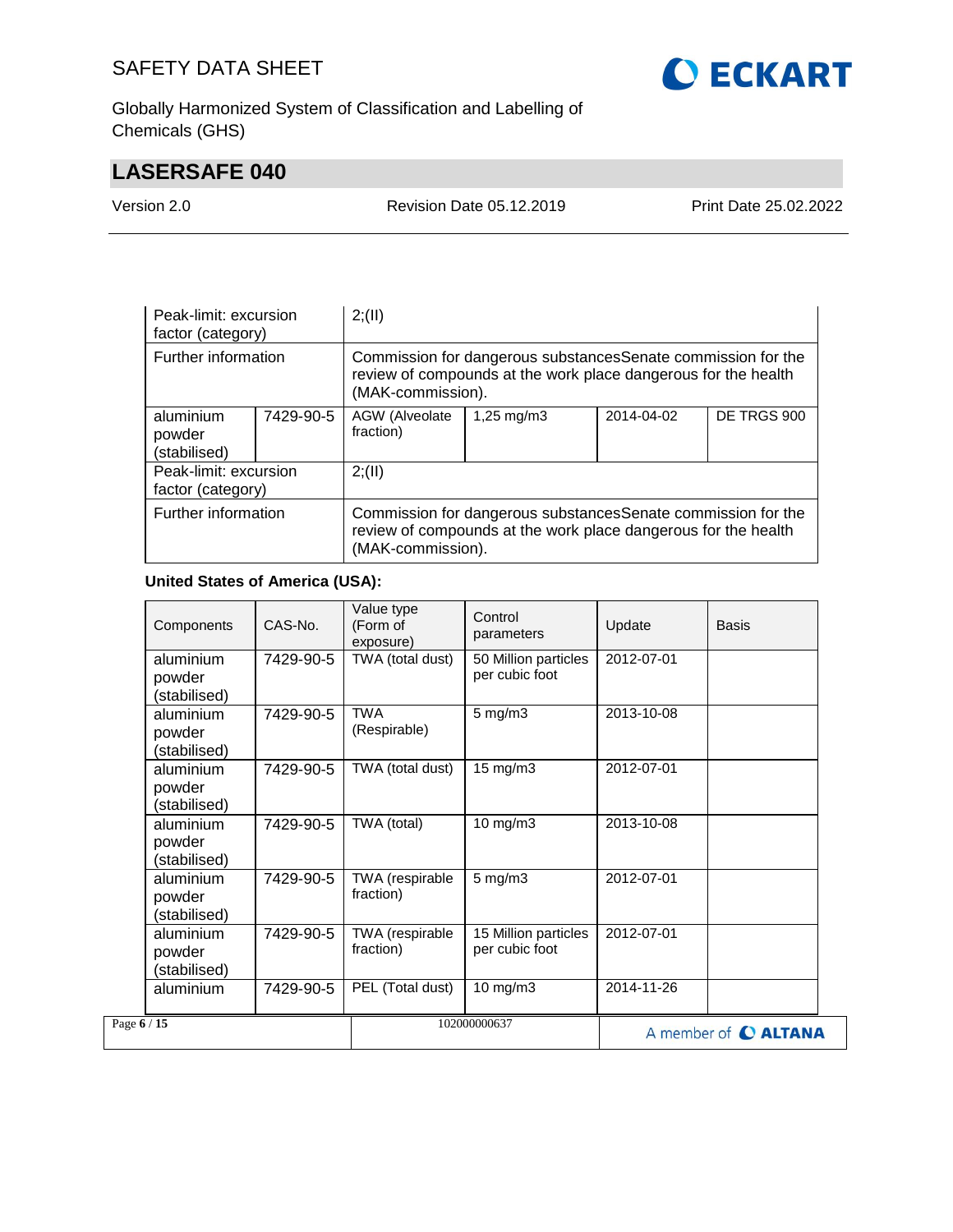

Globally Harmonized System of Classification and Labelling of Chemicals (GHS)

## **LASERSAFE 040**

Version 2.0 Revision Date 05.12.2019 Print Date 25.02.2022

| powder<br>(stabilised)              |           |                                        |                   |            |  |
|-------------------------------------|-----------|----------------------------------------|-------------------|------------|--|
| aluminium<br>powder<br>(stabilised) | 7429-90-5 | PEL (respirable<br>dust fraction)      | $5$ mg/m $3$      | 2014-11-26 |  |
| aluminium<br>powder<br>(stabilised) | 7429-90-5 | <b>TWA</b><br>(Respirable<br>fraction) | 1 mg/m3           | 2008-01-01 |  |
| aluminium<br>powder<br>(stabilised) | 7429-90-5 | <b>TWA</b>                             | $5$ mg/m $3$      | 2005-09-01 |  |
| aluminium<br>powder<br>(stabilised) | 7429-90-5 | TWA (Total)                            | 15 mg/m3          | 1989-01-19 |  |
| aluminium<br>powder<br>(stabilised) | 7429-90-5 | <b>TWA</b><br>(Respirable<br>fraction) | $5$ mg/m $3$      | 1989-01-19 |  |
| aluminium<br>powder<br>(stabilised) | 7429-90-5 | TWA (total dust)                       | $15 \text{ mg/m}$ | 2011-07-01 |  |
| aluminium<br>powder<br>(stabilised) | 7429-90-5 | <b>TWA</b> (respirable<br>fraction)    | $5$ mg/m $3$      | 2011-07-01 |  |
| aluminium<br>powder<br>(stabilised) | 7429-90-5 | <b>TWA</b> (Total<br>dust)             | $15 \text{ mg/m}$ | 1989-01-19 |  |
| aluminium<br>powder<br>(stabilised) | 7429-90-5 | TWA (respirable<br>dust fraction)      | $5 \text{ mg/m}$  | 1989-01-19 |  |
| aluminium<br>powder<br>(stabilised) | 7429-90-5 | <b>TWA</b> (welding<br>fumes)          | 5 mg/m3           | 2013-10-08 |  |
| aluminium<br>powder<br>(stabilised) | 7429-90-5 | TWA (pyro<br>powders)                  | $5$ mg/m $3$      | 2013-10-08 |  |
| aluminium<br>powder<br>(stabilised) | 7429-90-5 | <b>TWA</b><br>(Respirable<br>fraction) | 1 $mg/m3$         | 2013-03-01 |  |

| /15<br>Page 7 | 102000000637 | A member of <b>C ALTANA</b> |
|---------------|--------------|-----------------------------|
|---------------|--------------|-----------------------------|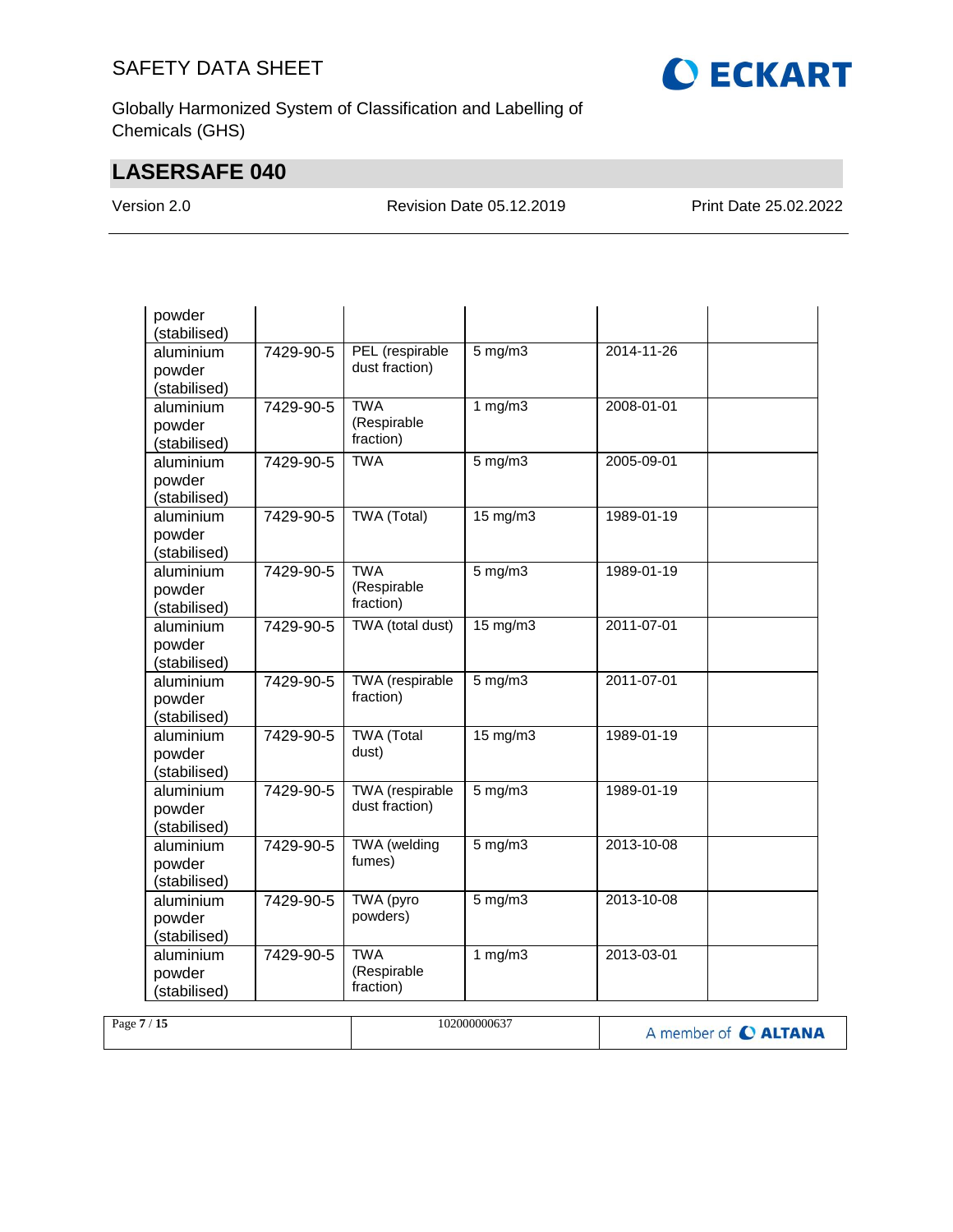

Globally Harmonized System of Classification and Labelling of Chemicals (GHS)

## **LASERSAFE 040**

| Version 2.0 | <b>Revision Date 05.12.2019</b> | Print Date 25.02.2022 |
|-------------|---------------------------------|-----------------------|
|             |                                 |                       |

| aluminium<br>powder<br>(stabilised) | 7429-90-5 | TWA (Fumes)            | $5 \text{ mg/m}$ 3 | 1989-01-19 |  |
|-------------------------------------|-----------|------------------------|--------------------|------------|--|
| aluminium<br>powder<br>(stabilised) | 7429-90-5 | PEL (Welding<br>fumes) | $5 \text{ mg/m}$   | 2017-10-02 |  |
| aluminium<br>powder<br>(stabilised) | 7429-90-5 | PEL (Pyro<br>powders)  | $5 \text{ mg/m}$ 3 | 2017-10-02 |  |

## **8.2 Exposure controls**

| Personal protective equipment |                                                                                                                                                                   |
|-------------------------------|-------------------------------------------------------------------------------------------------------------------------------------------------------------------|
| Eye protection                | Safety glasses                                                                                                                                                    |
| Hand protection<br>Material   | Protective gloves                                                                                                                                                 |
|                               |                                                                                                                                                                   |
| Remarks                       | The suitability for a specific workplace should be discussed<br>with the producers of the protective gloves.                                                      |
|                               | The choice of an appropriate glove does not only depend on<br>its material but also on other quality features and is different<br>from one producer to the other. |
|                               | The exact break through time can be obtained from the<br>protective glove producer and this has to be observed.                                                   |
| Skin and body protection      | : Long sleeved clothing                                                                                                                                           |
| Respiratory protection        | Use suitable breathing protection if workplace concentration<br>requires.<br>Breathing apparatus with filter.<br>P1 filter                                        |
|                               |                                                                                                                                                                   |

| Page 8 / 15<br>102000000637 | A member of <b>C ALTANA</b> |
|-----------------------------|-----------------------------|
|-----------------------------|-----------------------------|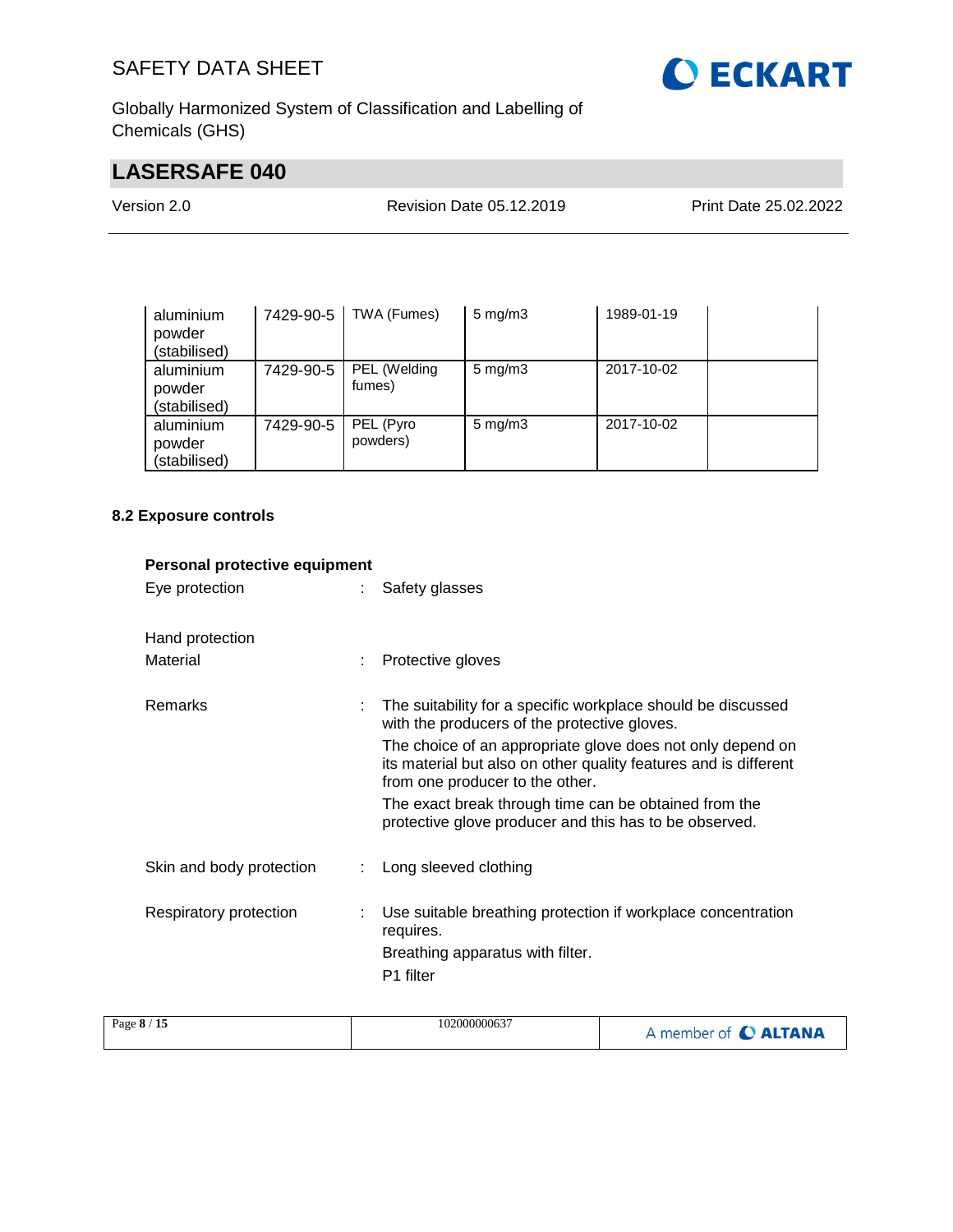Globally Harmonized System of Classification and Labelling of Chemicals (GHS)



# **LASERSAFE 040** Version 2.0 Revision Date 05.12.2019 Print Date 25.02.2022 : No personal respiratory protective equipment normally required. **Environmental exposure controls** Water : The product should not be allowed to enter drains, water courses or the soil.

#### **SECTION 9: Physical and chemical properties**

#### **9.1 Information on basic physical and chemical properties**

|             | Appearance                  |              | : granular                    |                             |
|-------------|-----------------------------|--------------|-------------------------------|-----------------------------|
|             | Colour                      |              | : No data available           |                             |
|             | Odour                       |              | : characteristic              |                             |
|             | рH                          |              | : No data available           |                             |
|             | Melting point/range         |              | : $100 - 120 °C$              |                             |
|             | Boiling point/boiling range |              | : Not applicable              |                             |
|             | Flash point                 |              | Not applicable                |                             |
|             | <b>Bulk density</b>         |              | No data available             |                             |
|             | Flammability (solid, gas)   |              | The product is not flammable. |                             |
|             | Auto-flammability           |              | : No data available           |                             |
|             | Upper explosion limit       |              | No data available             |                             |
|             | Lower explosion limit       |              | : No data available           |                             |
|             | Vapour pressure             |              | : No data available           |                             |
|             | Density                     |              | : No data available           |                             |
|             | Solubility(ies)             |              |                               |                             |
| Page 9 / 15 |                             | 102000000637 |                               | A member of <b>C ALTANA</b> |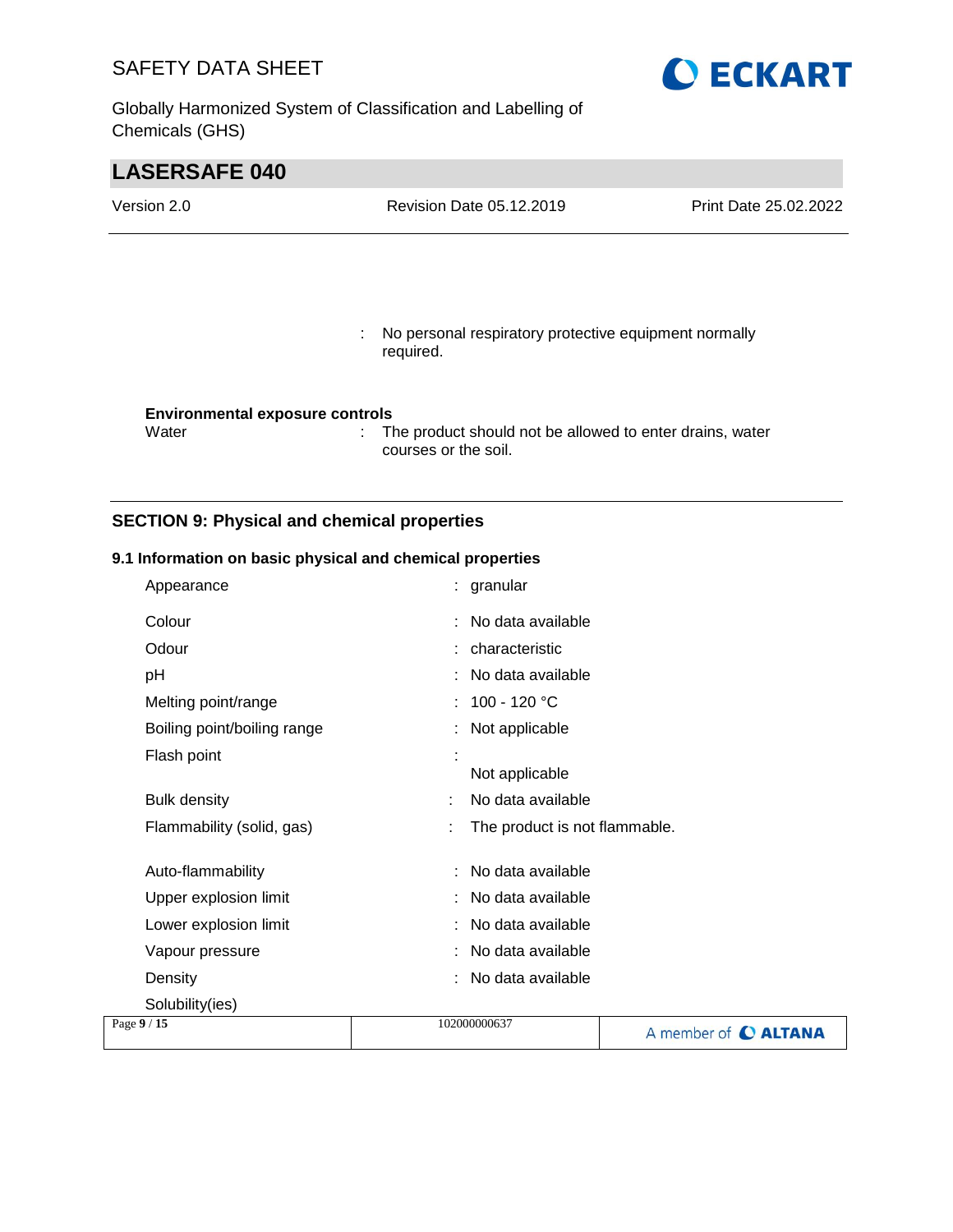Globally Harmonized System of Classification and Labelling of Chemicals (GHS)

## **LASERSAFE 040**

| Version 2.0 | <b>Revision Date 05.12.2019</b> | <b>Print Date 25.02.2022</b> |
|-------------|---------------------------------|------------------------------|
|             |                                 |                              |

| Water solubility                       | $:$ insoluble       |
|----------------------------------------|---------------------|
| Miscibility with water                 | $:$ immiscible      |
| Solubility in other solvents           | : No data available |
| Partition coefficient: n-octanol/water | ∶ No data available |
| Ignition temperature                   | : No data available |
| Thermal decomposition                  | : No data available |
| Viscosity, dynamic                     | : No data available |
| Viscosity, kinematic                   | No data available   |
| Flow time                              | No data available   |

### **9.2 Other information**

No data available

### **SECTION 10: Stability and reactivity**

#### **10.1 Reactivity**

No decomposition if stored and applied as directed.

#### **10.2 Chemical stability**

No decomposition if stored and applied as directed.

#### **10.3 Possibility of hazardous reactions**

| Hazardous reactions     | : Contact with acids and alkalis may release hydrogen. |  |
|-------------------------|--------------------------------------------------------|--|
|                         | Stable under recommended storage conditions.           |  |
|                         | Dust may form explosive mixture in air.                |  |
| 0.4 Conditions to avoid |                                                        |  |

#### **10.4 Conditions to avoid**

Conditions to avoid : No data available

| Page 10 / 15 | 102000000637 | A member of C ALTANA |
|--------------|--------------|----------------------|
|              |              |                      |

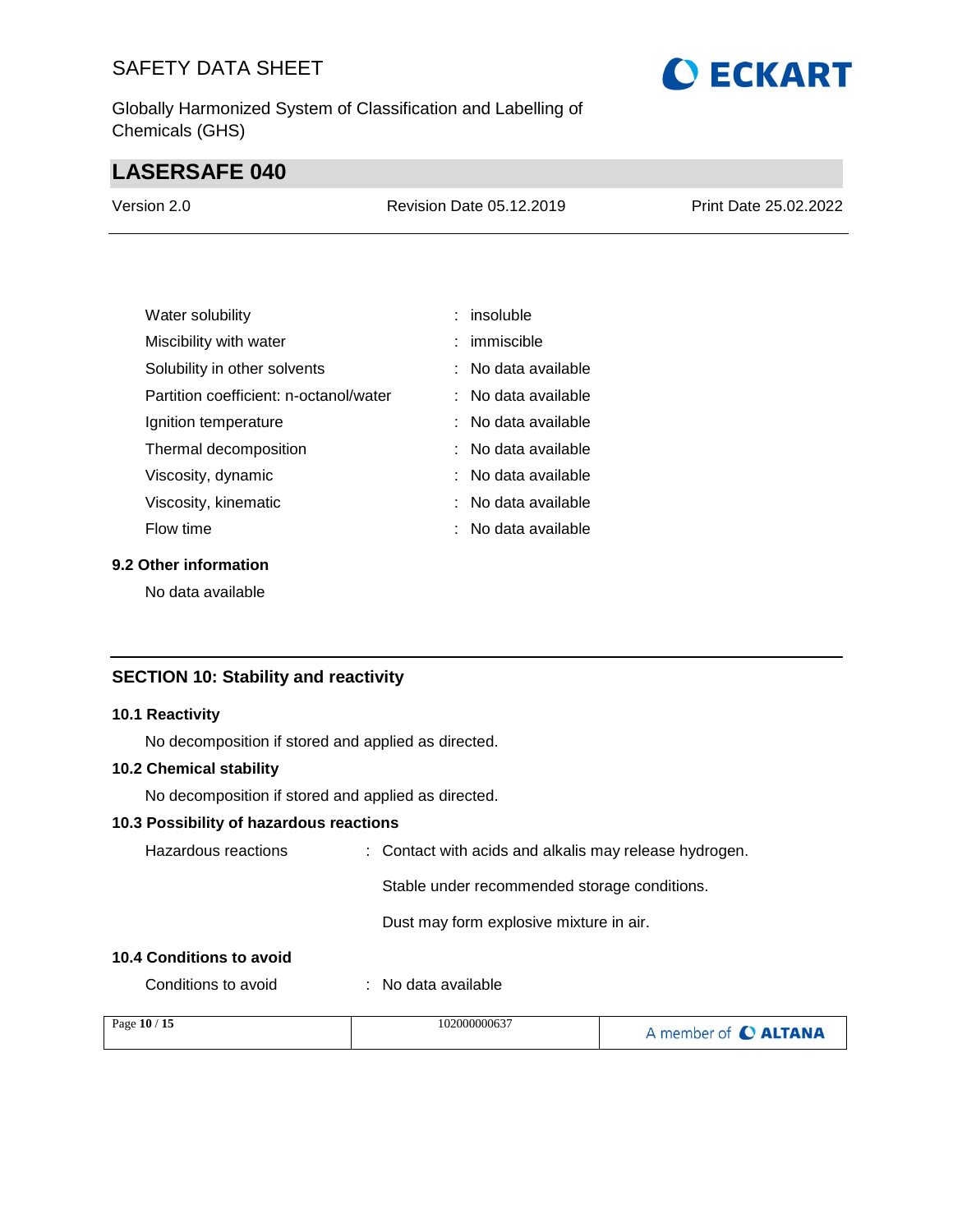Globally Harmonized System of Classification and Labelling of Chemicals (GHS)



## **LASERSAFE 040**

| Version 2.0 | Revision Date 05.12.2019 | <b>Print Date 25.02.2022</b> |
|-------------|--------------------------|------------------------------|
|             |                          |                              |

#### **10.5 Incompatible materials**

Materials to avoid **in the State of Acids** 

Bases Oxidizing agents **Water** 

#### **10.6 Hazardous decomposition products**

| Hazardous decomposition<br>products | : No data available |
|-------------------------------------|---------------------|
| Other information                   | : No data available |

#### **SECTION 11: Toxicological information**

#### **11.1 Information on toxicological effects**

#### **Acute toxicity**

No data available

#### **Skin corrosion/irritation**

No data available

#### **Serious eye damage/eye irritation**

No data available

#### **Respiratory or skin sensitisation**

No data available

#### **Carcinogenicity**

No data available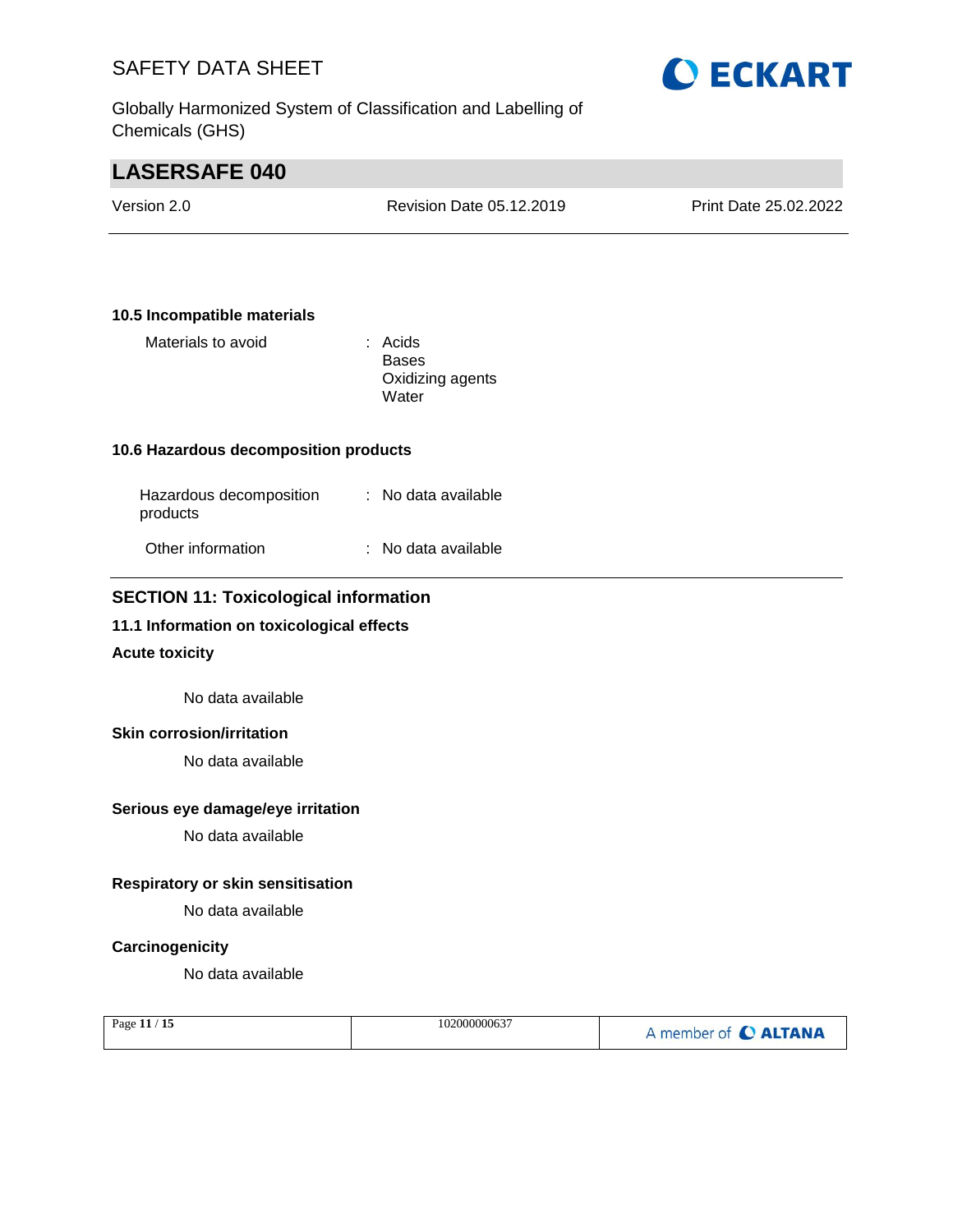Globally Harmonized System of Classification and Labelling of Chemicals (GHS)

## **LASERSAFE 040**

Version 2.0 Revision Date 05.12.2019 Print Date 25.02.2022

#### **Toxicity to reproduction/fertility**

No data available

#### **Reprod.Tox./Development/Teratogenicity**

No data available

#### **STOT - single exposure**

No data available

#### **STOT - repeated exposure**

No data available

#### **Aspiration toxicity**

No data available

#### **Further information**

#### **Product**

No data available

#### **SECTION 12: Ecological information**

#### **12.1 Toxicity**

No data available

#### **12.2 Persistence and degradability**

No data available

| Page 12 / 15 | 102000000637 | A member of C ALTANA |
|--------------|--------------|----------------------|
|--------------|--------------|----------------------|

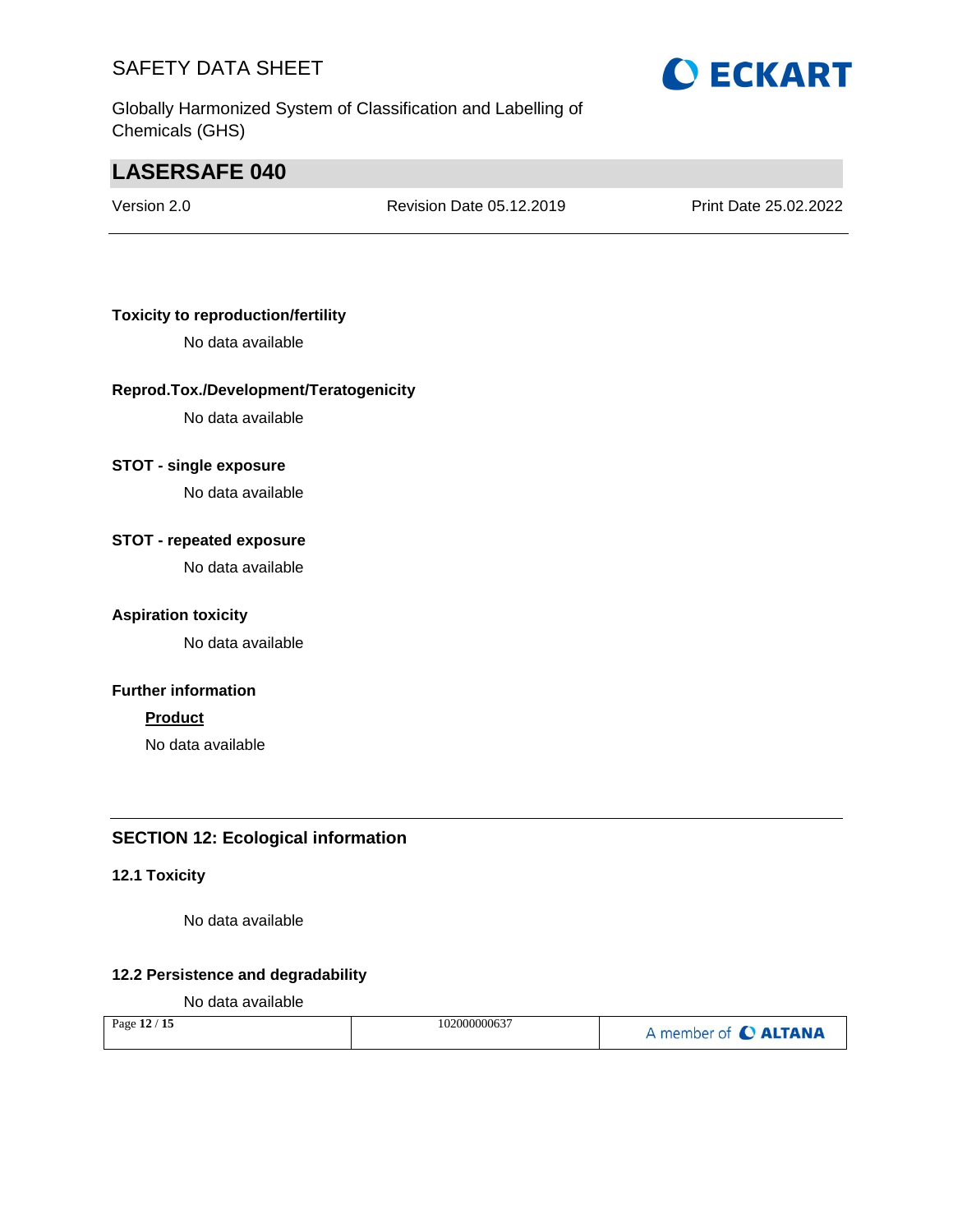Globally Harmonized System of Classification and Labelling of Chemicals (GHS)

## **LASERSAFE 040**

Version 2.0 Revision Date 05.12.2019 Print Date 25.02.2022

#### **12.3 Bioaccumulative potential**

No data available

#### **12.4 Mobility in soil**

No data available

#### **12.5 Results of PBT and vPvB assessment**

No data available

#### **12.6 Other adverse effects**

#### **Product:**

Additional ecological information : No data available

#### **SECTION 13: Disposal considerations**

#### **13.1 Waste treatment methods**

| Product                | : In accordance with local and national regulations.                                                                                                      |
|------------------------|-----------------------------------------------------------------------------------------------------------------------------------------------------------|
| Contaminated packaging | : Empty containers should be taken to an approved waste<br>handling site for recycling or disposal.<br>In accordance with local and national regulations. |

| Page 13 / 15 | 102000000637 | A member of <b>C ALTANA</b> |
|--------------|--------------|-----------------------------|
|--------------|--------------|-----------------------------|

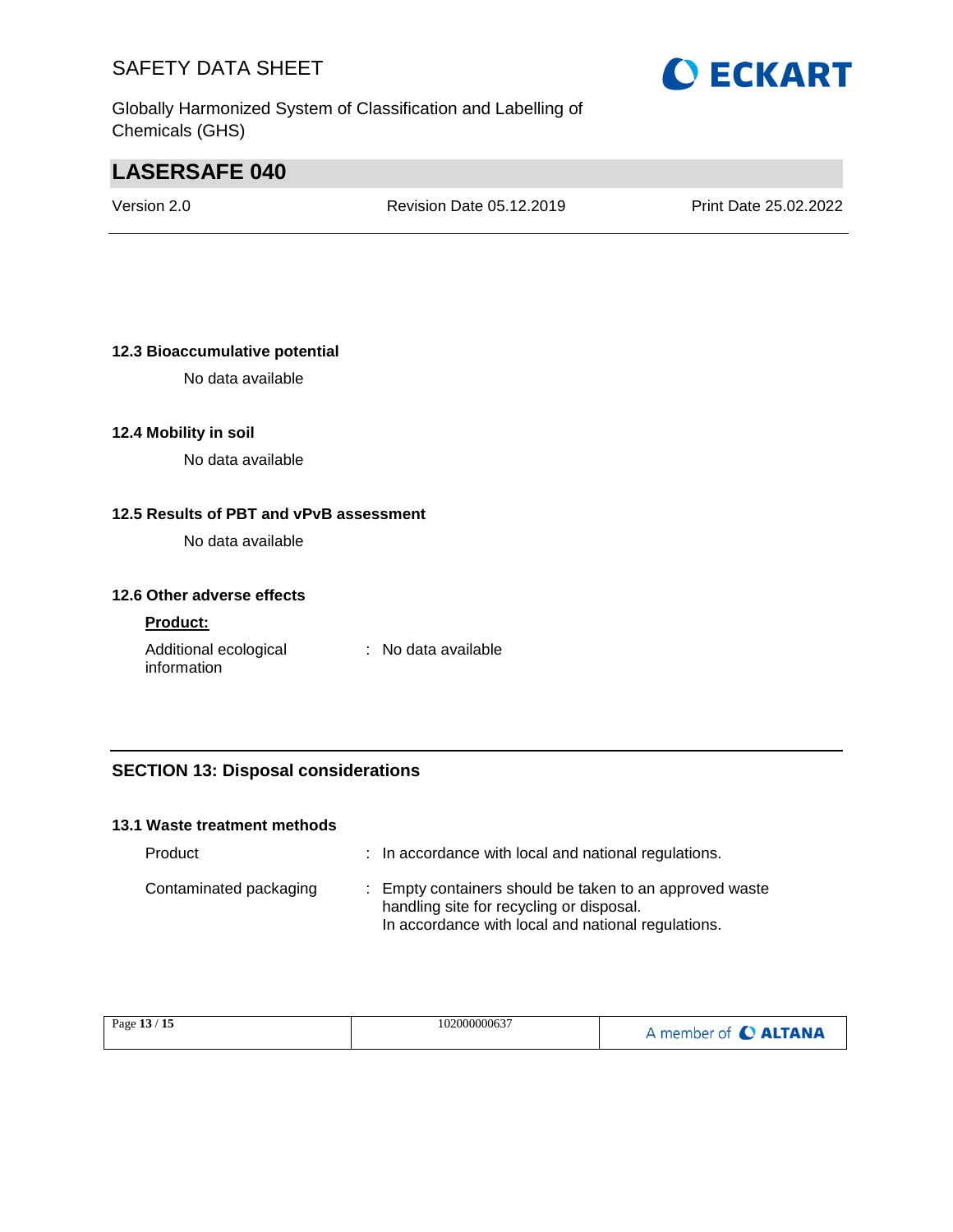Globally Harmonized System of Classification and Labelling of Chemicals (GHS)

## **LASERSAFE 040**

Version 2.0 Revision Date 05.12.2019 Print Date 25.02.2022

#### **SECTION 14: Transport information**

- **14.1 UN number**
- **14.2 Proper shipping name 14.3 Transport hazard class 14.4 Packing group 14.5 Environmental hazards**

#### **14.6 Special precautions for user**

Not classified as dangerous in the meaning of transport regulations.

**14.7 Transport in bulk according to Annex II of MARPOL 73/78 and the IBC Code**

No data available

#### **SECTION 15: Regulatory information**

#### **15.1 Safety, health and environmental regulations/legislation specific for the substance or mixture**

REACH - Candidate List of Substances of Very High Concern for Authorisation (Article 59). : Not applicable

#### **15.2 Chemical safety assessment**

No data available

| Page 14 / 15 | 102000000637 | A member of C ALTANA |
|--------------|--------------|----------------------|
|              |              |                      |